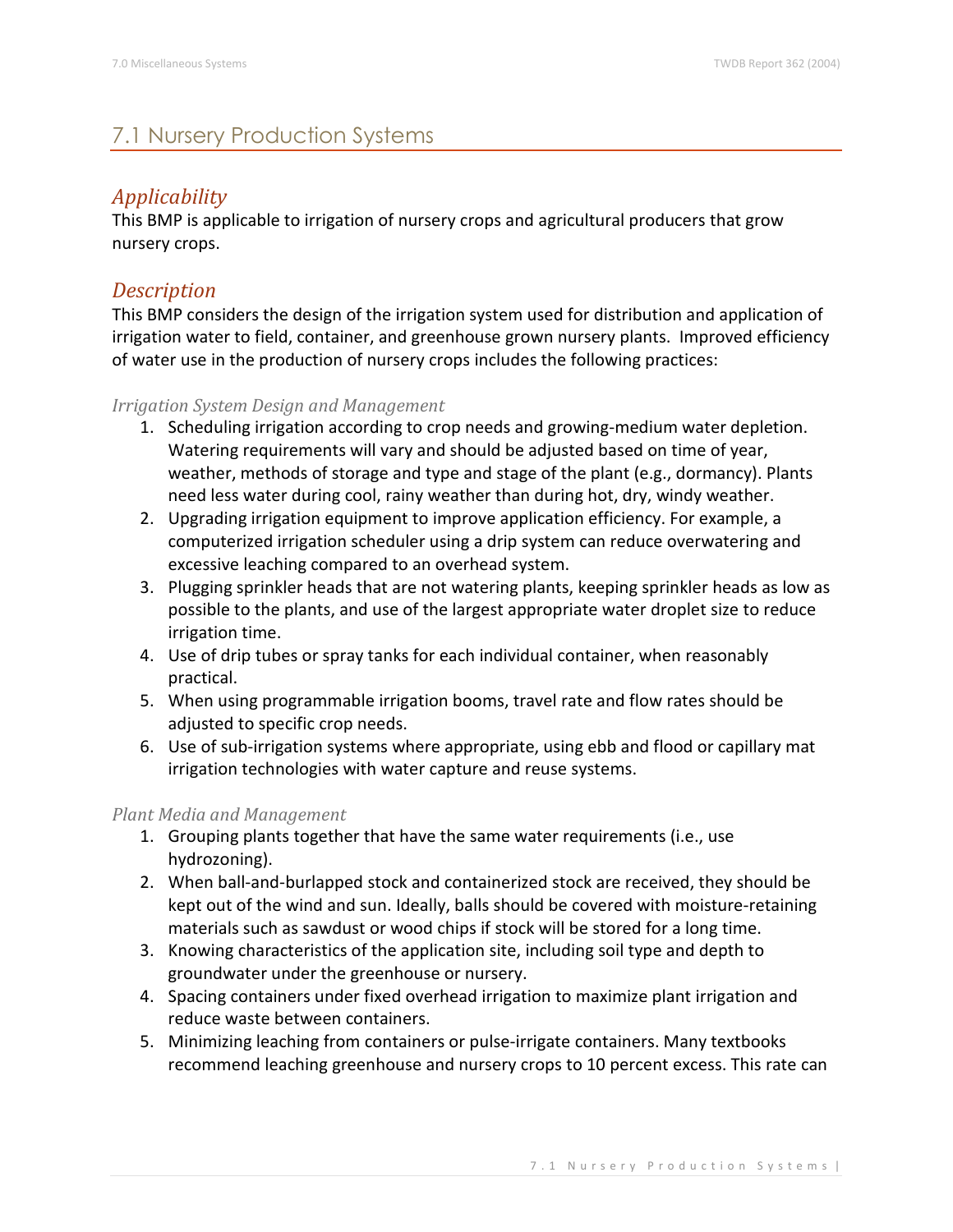be reduced to close to zero by reducing fertilizer rates and closely monitoring the electrical conductivity or the root substrate.

## *Implementation*

Many operational procedures and controls to improve water use efficiency of the nursery operations should be implemented simply as a matter of good practice. Implementation of this BMP consists of the following actions:

- 1. Perform a water efficiency audit of the nursery facility to identify areas of improvement for water savings and optimization of water use. The audit should review all aspects of operations including types of plants and specific water requirements, growing medium characteristics, and the irrigation system.
- 2. Implement appropriate water efficiency practices, including:
	- Design of the irrigation system such that water can be delivered to different zones at different application rates and for different durations.
	- Upgrading or modernization of irrigation system.
	- Organization of plants by water use.
	- Programming of irrigation system controllers for optimal water use.

## *Schedule*

The time required to implement one or more of the above practices depends on the size and extent of the nursery operation and which conservation practices are to be implemented. Implementation of some of the above practices can be done in less than a week (programming of irrigation controllers, replacement of sprinkler nozzles, scheduling irrigations, etc.) to several months (installation of a new irrigation system or water recovery and reuse system).

### *Scope*

Nursery production systems vary in extent from small (less than 1 acre) operations to multi-acre farms and greenhouses. The applicability of each of the above practices must be customized for the specific requirements of each Nursery Production System. Some of the above practices may be not be cost effective for smaller operations. Larger operations may select to implement all of the above practices.

### *Documentation*

The following information can be used to document implementation of this BMP:

- Description of irrigation techniques and water zones;
- Description of mulching practices and soil amendments used;
- Description of the irrigation and water recovery and reuse system; and
- Water use records for the periods both before and after implementation of water efficient practices.